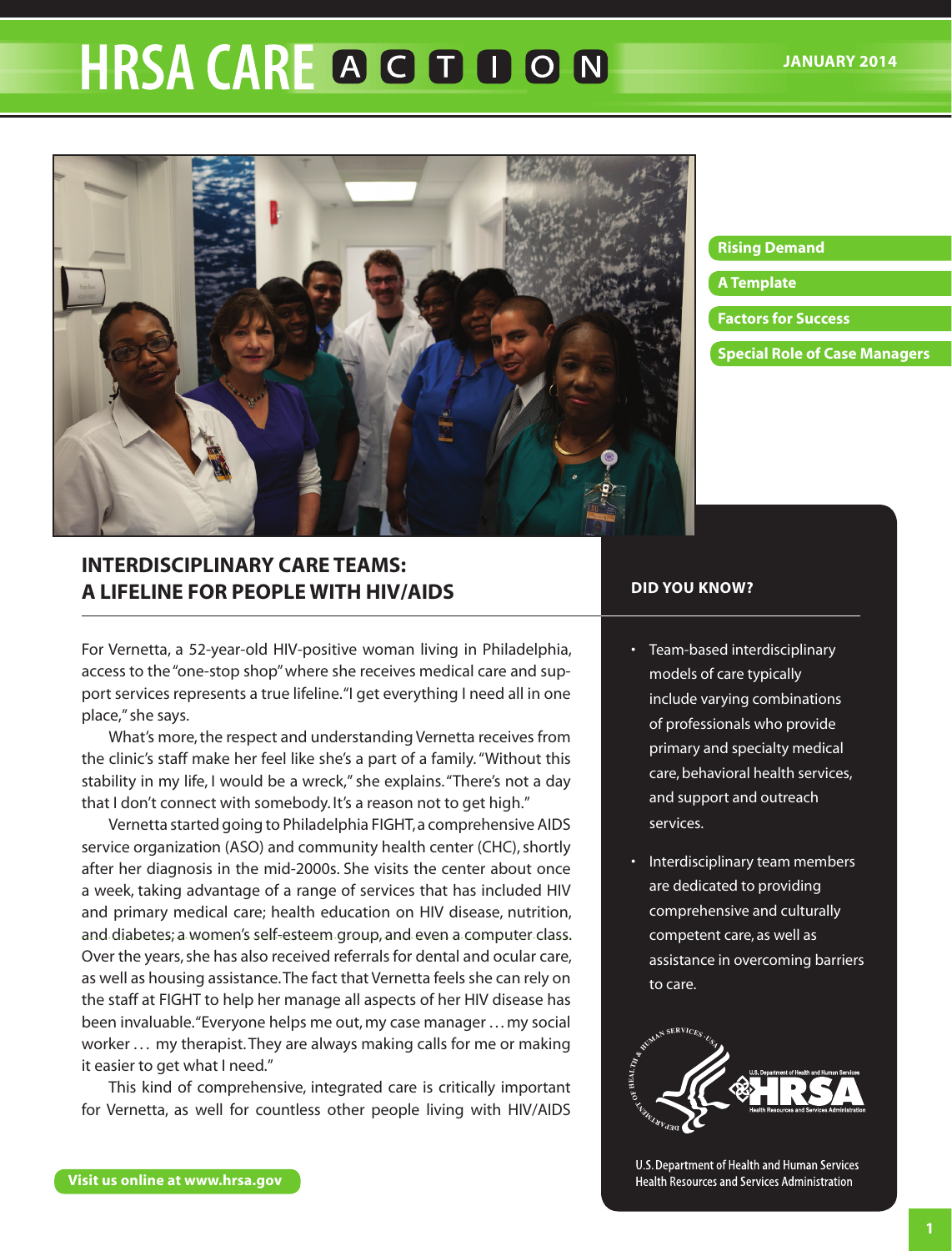## **DIRECTOR'S NOTES**

HIV-positive people are living longer with the disease, increasing the need for expertise in managing age-related conditions. This fact, coupled with the complex nature of HIV disease and the challenges that patients commonly face, requires access to a diverse team of specialists. Rising caseloads and shortages of expert physicians also necessitate improved coordination.

Over the years, many interdisciplinary teams—supported by the Ryan White HIV/AIDS Program—have worked successfully to address patient needs and improve health outcomes. In this *HRSA CAREAction* newsletter, you'll find information about what has made those teams so successful. Interdisciplinary teams have, in many respects, become a prototype for the patient-centered medical home.

While it can be challenging to get teams working together seamlessly, we have more resources at our disposal now than ever. From electronic medical records that improve clinical care team communication to support services that improve patient retention, interdisciplinary care teams are a lifeline for countless Ryan White patients and, indeed, a hallmark of our programmatic approach.

Laura W. Cheever Associate Administrator for HIV/AIDS, HRSA

#### *HRSA CARE Action*

#### **Publisher**

U.S. Department of Health and Human Services Health Resources and Services Administration, HIV/AIDS Bureau 5600 Fishers Lane, Room 7–05 Rockville, MD 20857 Telephone: 301.443.1993

Prepared for HRSA/HAB by Impact Marketing + Communications

#### **Photographs**

Cover: Clinical and support staff at the Louisiana State University (LSU) Public Hospital HIV Outpatient Program (HOP) Clinic

Copies are available to be downloaded at<www.hab.hrsa.gov>.

This publication lists non-Federal resources to provide additional information to consumers. The views and content in those resources have not been formally approved by the U.S. Department of Health and Human Services (HHS). Listing of the resources is not an endorsement by HHS or its components.

(PLWHA). Fully integrated care can promote retention in care and improve outcomes by enabling team members to address the multiple barriers and challenges to care that patients are facing. (For example, a physician discovers signs of intimate partner abuse during a physical exam and sends an alert to the patient's therapist or case manager.) It also facilitates the creation of integrated care plans that keep patients moving forward.

"There's so much complexity that comes along with providing HIV care," explains Sarah Smith, FIGHT's administrative director and a certified physician assistant. "Providing interdisciplinary care helps treat the patient as a whole, and obviously our hope is that the treatment will be more successful as a result."

Dr. Marwan Haddad, medical director at Community Health Center, Inc. in Middletown, CT, suggests that a lack of interdisciplinary care can compromise outcomes, particularly for high-need, multiply diagnosed PLWHA. "If we expect our patients to come to us for their HIV care, go somewhere else for their primary care, go to a gastroenterologist for their hepatitis C care, go to an addiction specialist for their opioid addiction, and then go somewhere else for their mental health care, we're setting them up to fail," he says.

The idea of interdisciplinary care is certainly not new. Comprehensive interdisciplinary HIV teams became a standard of care early in the epidemic because of the broad range of clinical and psychosocial needs exhibited by patients and the diversity of affected individuals and families.<sup>1</sup>

In fact, multiple studies have shown that access to interdisciplinary care improves engagement and retention in care.<sup>2,3,4</sup> In one public hospital study, interdisciplinary teams were shown to improve enrollment and retention in care by 20 percent when patient needs for transportation, drug and mental health counseling, and case management were met.<sup>3</sup> Another study looked at the effect of team composition on patients' adherence to antiretroviral therapy (ART). When PLWHA received care from an interdisciplinary team—compared with receiving care from a single HIV specialist—medication adherence improved by as much as 8.1 percent.<sup>5</sup>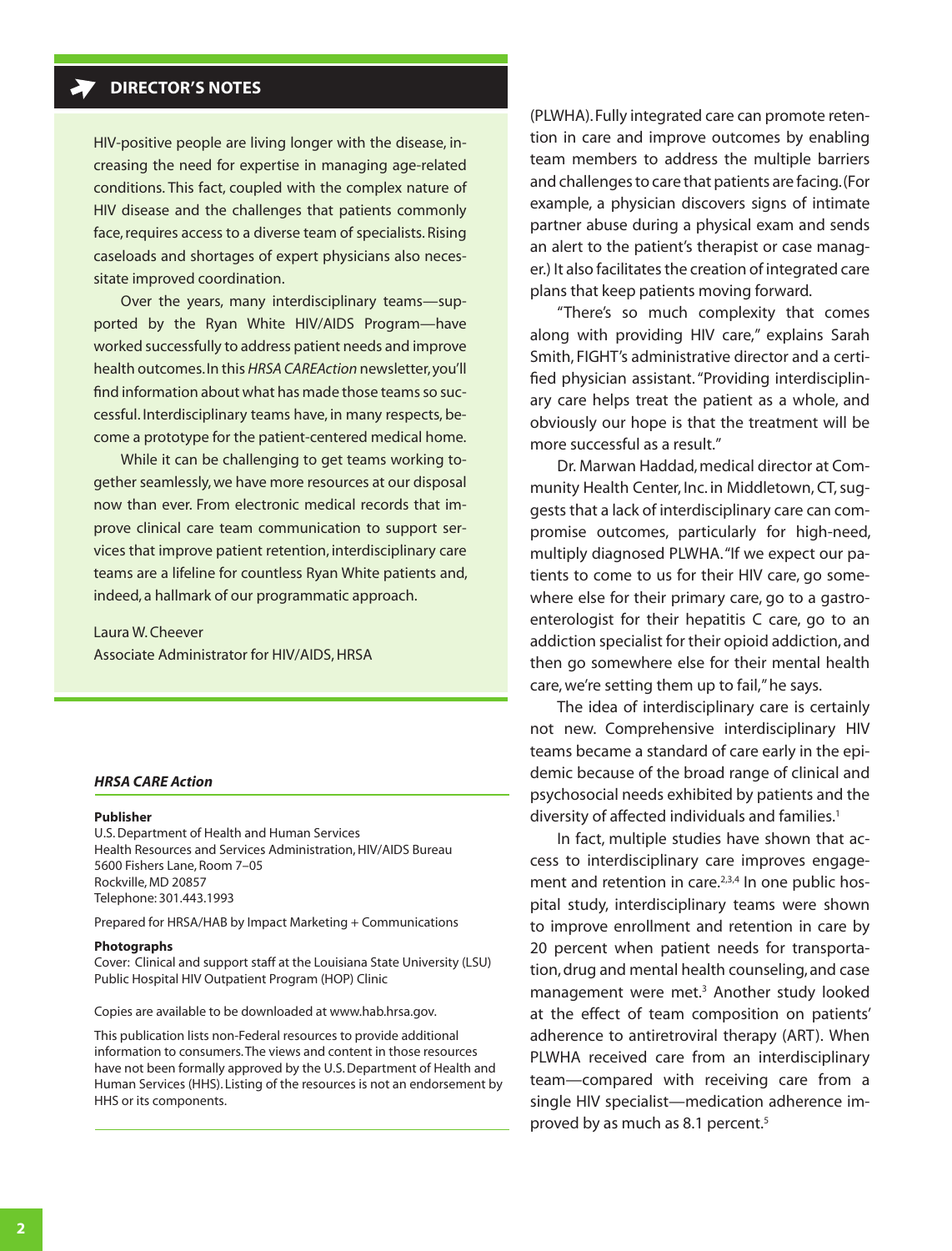<span id="page-2-0"></span>*Multiple studies have shown that access to interdisciplinary care improves engagement and retention in care.*

#### **RISING DEMAND FOR INTERDISCIPLINARY CARE**

Most PWLHA are living longer with HIV disease because of improved treatment efficacy, and as they age, they need expanded medical expertise to treat age-related conditions—such as heart disease, hypertension, kidney disease, non-HIV-associated cancers, and chronic neurologic disease.<sup>6,7,8,9</sup>

Comprehensive medical services also are required to treat common comorbidities and coinfections.<sup>1</sup> For example, people with HIV infection are disproportionately affected by viral hepatitis—about 25 percent of HIV-positive individuals in the United States are coinfected with hepatitis C virus (HCV) and about 10 percent are coinfected with hepatitis B virus (HBV).<sup>10</sup> Mental illness and substance abuse disorders are common among PLWHA. Of the 212,000 Medicaid enrollees with HIV infection in 2007, 50 percent had a dual diagnosis with substance abuse disorders or mental illness.<sup>11</sup> In addition, approximately one-third of PLWHA have difficult-to-treat oral lesions.12

Several groups of patients face unique obstacles to care, typically requiring extensive psychosocial support to remain engaged in care.<sup>13</sup> These groups include:

- **Women.** In general, women with HIV are more likely to encounter challenges or barriers to getting the care they need than men are.<sup>14</sup> Evidence suggests that supporting HIV-positive women with services such as childcare, disclosure counseling to prevent intimate partner violence, and transportation can be instrumental in terms of helping women enter and remain in care.<sup>15</sup>
- ь **Minorities.** Because racial and ethnic minority populations are disproportionately affected by HIV disease, many patients face cultural and linguistic barriers to care.<sup>16</sup> Culturally competent staff members and access to translation services are critically important for engaging and retaining these patients in care.
- **People living below the federal poverty level (FPL).** According to one study, people living below the FPL were twice as likely to be HIV-infected

as people living above the FPL (within the same community).17 Poverty can severely limit access to HIV testing and care, and those who cannot afford the basics in life may end up in circumstances that increase their HIV risk.18 A lack of awareness of the availability of affordable services and how to access them is another barrier. As a result, interdisciplinary support services that help people living in poverty overcome these significant barriers are especially important.

**Unstably housed individuals.** As a group, PLWHA experience higher rates of homelessness or unstable housing—more than 5.5 times the rate in the general U.S. adult population—which presents significant barriers to remaining in care.<sup>19,20</sup> Thus, securing stable housing is vitally important.

PLWHA who experience unstable housing have particularly high needs for support services. The Health Resources and Services Administration's (HRSA's) HIV/AIDS Bureau (HAB) recently funded a Special Projects of National Significance (SPNS) initiative to assess the impact of providing interdisciplinary care within the context of a medical home for HIV-positive homeless or unstably housed individuals with mental health or substance abuse disorders. The initiative is ongoing and will measure the effect on participants of receiving interventions at nine demonstration sites.

Stigma surrounding HIV/AIDS is still a concern, as is discrimination against the racial, ethnic, and sexual minorities who suffer the highest HIV infection rates.<sup>21</sup> As a consequence, education and support regarding disclosure is a persistent and significant need among PWLHA.

Rising caseloads also are causing providers to rely more on interdisciplinary teams, thus avoiding appointment delays and provider burnout. A 2009 survey of 363 publicly funded HIV clinics reported a mean increase in patient volume of 29 percent over the previous 3 years.<sup>22</sup> In response, the National HIV/AIDS Strategy (NHAS) includes an objective to increase physician training and reimbursement by expanding AIDS Education and Training Centers (AETCs) activities.<sup>23</sup>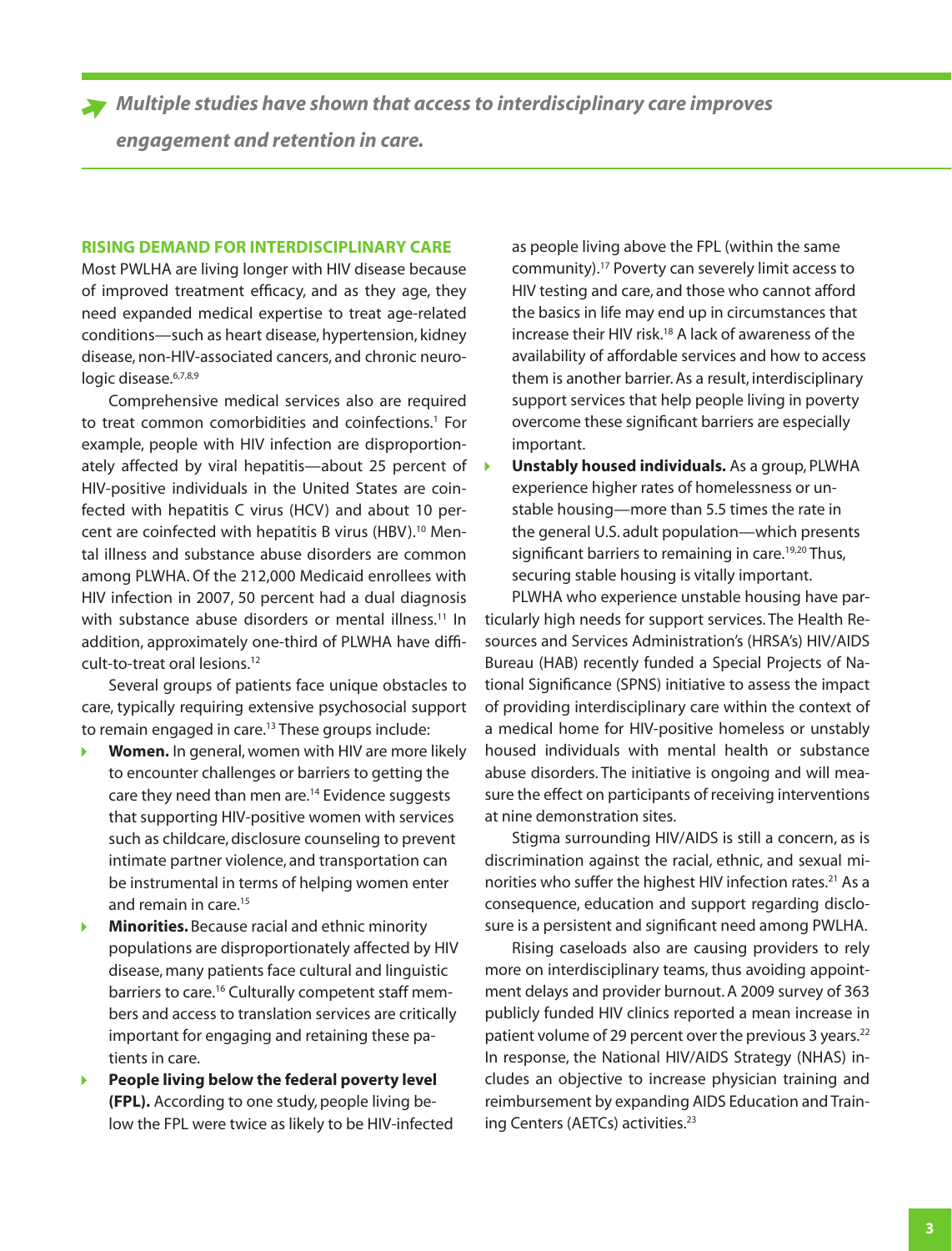#### <span id="page-3-0"></span>**A TEMPLATE FOR THE MODERN MEDICAL HOME**

Over the years, the development and expansion of interdisciplinary models of care has been greatly facilitated by the Ryan White HIV/AIDS Program.<sup>13</sup> In many respects, the HIV model of interdisciplinary care has created a template for the concept of a patient-centered medical home (PCMH).13 (See sidebar, **Becoming Recognized as a Patient-Centered Medical Home**.)

#### *Team Structure*

Interdisciplinary services typically are provided in one of three ways: 1) they are coordinated, with services delivered in different settings but facilitated by referrals and information sharing; 2) they are co-located, with a range of services delivered in one location with data sharing across disciplines; or 3) they are integrated, with services provided in one location and a system that removes administrative barriers that limit or delay patient access.27

Philadelphia FIGHT has organized its care delivery to serve the needs of specific patient populations, a concept that is quite common among HIV care providers. Currently, it offers treatment teams for HCV patients, women, Latinos, and ex-offenders. The ex-offender team includes two medical providers, two case managers, the director of the institute for community justice, and two care outreach workers (who go to correctional settings and see clients while they are incarcerated). The HCV team also includes two medical providers and two case managers, as well as a mental health specialist, nutritionist, pharmacist, and nurse. "The treatment teams definitely look different depending on who they are working with," says FIGHT's administrative director, Sarah Smith.

Another ASO and CHC, Family and Medical Counseling Service, Inc. in Washington, D.C., is currently testing the concept of patient-centered teams—assigning a case manager's patient caseload to a standing team of

## **BECOMING RECOGNIZED AS A PATIENT-CENTERED MEDICAL HOME**

A patient-centered medical home (PCMH) is a model of care that emphasizes the relationship between clinicians and patients, replacing episodic care with coordinated care. According to the National Committee for Quality Assurance (NCQA), a medical home achieves these goals by providing a high level of accessibility and excellent communication among patients, clinicians, and staff, as well as by taking full advantage of the latest information technology to prescribe, communicate, track test results, obtain clinical support information, and monitor performance.<sup>24</sup>

The PCMH approach increasingly is being promoted as a way to improve health care delivery. For example, the Affordable Care Act uses the PCMH model as a basis for regulations in a number of areas.<sup>25</sup> And the 2010 National HIV/AIDS Strategy specifically cites the PCMH model, comparing it directly to the Ryan White approach.<sup>23</sup>

Because of this growing influence, the Health Resources and Services Administration's (HRSA's) HIV/ AIDS Bureau (HAB) funded a cooperative agreement

to establish the HIV Medical Homes Resource Center, available at <https://careacttarget.org/mhrc>. In addition, eligible providers can now seek PCMH accreditation or certification.26 Multiple organizations, such as the National Committee for Quality Assurance (NCQA), The Joint Commission, Accreditation Association for Ambulatory Health Care (AAAHC), and URAC (formerly the Utilization Review Accreditation Commission) offer accreditation and certification. Visit the following Web pages for more information:

- ▶ NCQA: [http://www.ncqa.org/Programs/Recognition/](http://www.ncqa.org/Programs/Recognition/PatientCenteredMedicalHomePCMH.aspx) [PatientCenteredMedicalHomePCMH.aspx](http://www.ncqa.org/Programs/Recognition/PatientCenteredMedicalHomePCMH.aspx)
- ▶ The Joint Commission: [http://jointcommission.org/](http://jointcommission.org/accreditation/pchi.aspx) [accreditation/pchi.aspx](http://jointcommission.org/accreditation/pchi.aspx)
- AAAHC: [http://aaahc.org/accreditation/primary-care](http://aaahc.org/accreditation/primary-care-medical-home/)[medical-home/](http://aaahc.org/accreditation/primary-care-medical-home/)
- ▶ URAC: [https://www.urac.org/accreditation-and](https://www.urac.org/accreditation-and-measurement/accreditation-programs/all-programs/patient-centered-medical-home-achievement/)[measurement/accreditation-programs/all-programs/](https://www.urac.org/accreditation-and-measurement/accreditation-programs/all-programs/patient-centered-medical-home-achievement/) [patient-centered-medical-home-achievement/](https://www.urac.org/accreditation-and-measurement/accreditation-programs/all-programs/patient-centered-medical-home-achievement/)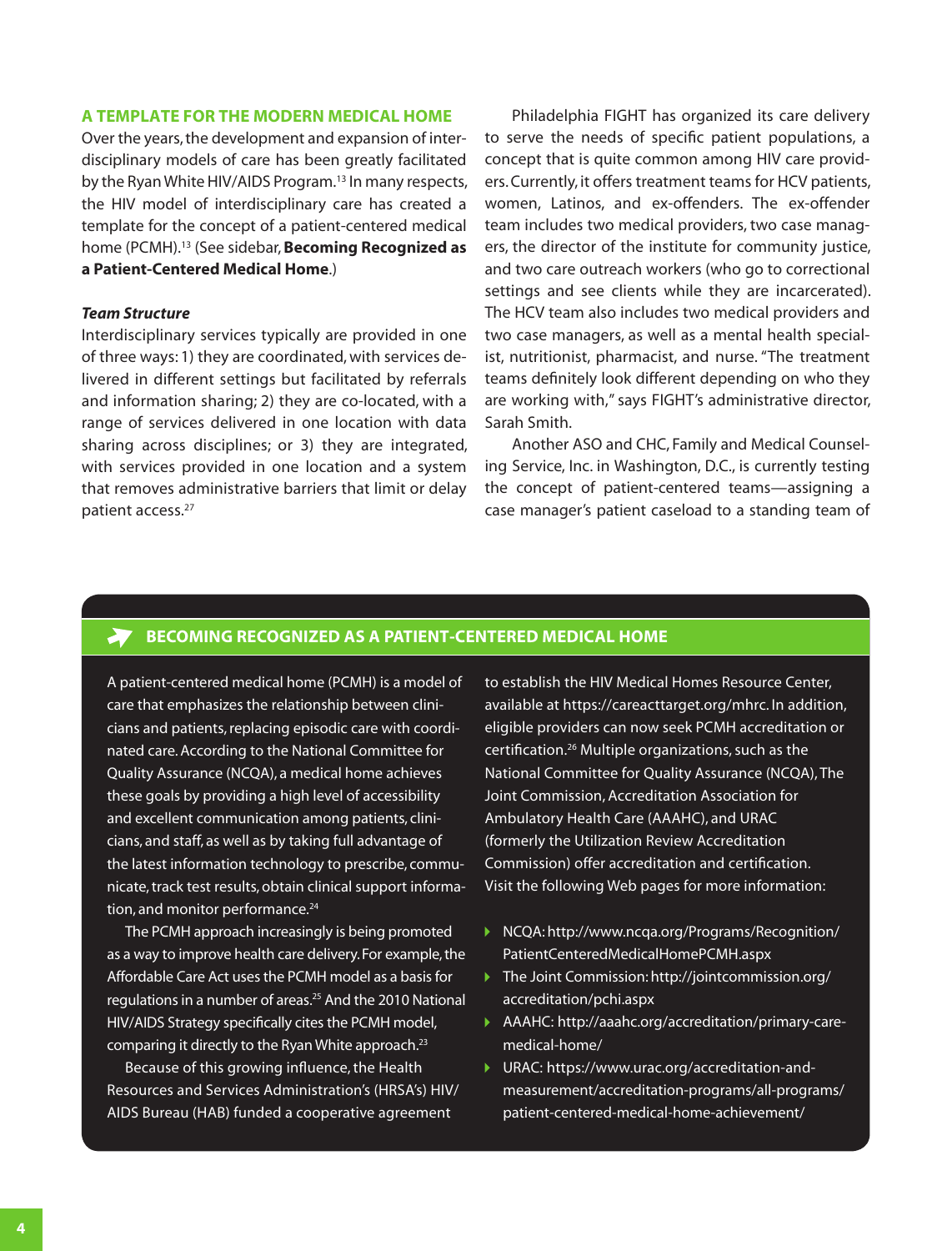<span id="page-4-0"></span>clinical and other service providers. "It wouldn't replace the larger team meetings that we do," says Chief Operations Officer Angela Wood, "but we hope that it will result in more consistent daily face-to-face communications."

Depending on sites' staffing models and the skills and experience level of individual staffers, clinics have varying ways of assigning tasks among team members. For example, some clinics will ask a case coordinator to schedule routine meetings with clinic staff instead of having a case manager perform that function.

Regardless of specific titles and tasks, however, the most effective interdisciplinary teams work to address myriad patient needs, increase engagement in care, and make patients feel as though they have compassionate advocates on their side. The most important requirement is that members function well as a team. Systems must be created that promote communication, specific tasks need to be identified and assigned, and training with follow-up is essential.

#### **FACTORS FOR SUCCESS**

Over the years, Ryan White HIV/AIDS Program sites have discovered many best practices for interdisciplinary models of care. These best practices include the following:

*Patient-centered "one-stop shop" approaches with*   $\mathbf{F}$ *integrated or co-located services.* This model allows for the collaboration necessary for managing complicated patients and minimizes patient travel time and cost.

## **TABLE 1: COMMON TASKS FOR INTERDISCIPLINARY TEAM MEMBERS TO ENCOURAGE PATIENT ENGAGEMENT**

| <b>Prior to clinic visits:</b>                                                                                 |
|----------------------------------------------------------------------------------------------------------------|
| $\blacktriangleright$ Remind every patient of appointments via phone call or mail.                             |
| Review charts to list items to address during the visit.                                                       |
|                                                                                                                |
| <b>During clinic visits:</b>                                                                                   |
| ▶ Verify patients' current contact information and current insurance status.                                   |
| ▶ Orient new patients.                                                                                         |
| Assist with insurance gaps.                                                                                    |
| Assess other barriers to care and psychosocial needs.                                                          |
| Assess medication adherence.                                                                                   |
| Teach and provide behavior-change counseling about medications and self-care.                                  |
| Assess ongoing transmission behaviors.                                                                         |
| Teach and provide behavior-change counseling about transmission behaviors.                                     |
| > Make referrals/appointments for psychosocial services.                                                       |
| Make referrals/appointments for clinical specialty services.                                                   |
|                                                                                                                |
| <b>Following clinic visits:</b>                                                                                |
| > Make follow-up calls regarding new medication regimens or referrals.                                         |
| Call or mail correspondence to patients who missed their visits.                                               |
| Help patients overcome barriers to clinic attendance.                                                          |
| Extract patient data and enter it into the information system (not necessary with electronic medical records). |
|                                                                                                                |

#### Sources:

American Academy of HIV Medicine. *Connecting HIV Infected Patients to Care: A Review of Best Practices.* January 2009. Available at: [www.](www.aahivm.org/Upload_Module/upload/Provider%20Resources/AAHIVMLinkagetoCareReportonBestPractices.pdf) [aahivm.org/Upload\\_Module/upload/Provider%20Resources/AAHIVMLinkagetoCareReportonBestPractices.pdf](www.aahivm.org/Upload_Module/upload/Provider%20Resources/AAHIVMLinkagetoCareReportonBestPractices.pdf).

Health Resources and Services Administration (HRSA), HIV/AIDS Bureau (HAB), *The Costs and Effects of Outreach Strategies that Engage and Retain People with HIV/AIDS in Primary Care.* March 2010. Available at: <http://hab.hrsa.gov/abouthab/files/outreachstrategiesmar10.pdf>.

HRSA, HAB. *The Utilization and Role of Peers in HIV Interdisciplinary Teams.* October 2009. Available at: [https://careacttarget.org/sites/default/](https://careacttarget.org/sites/default/files/file-upload/resources/peersmeetingsummary.pdf) [files/file-upload/resources/peersmeetingsummary.pdf](https://careacttarget.org/sites/default/files/file-upload/resources/peersmeetingsummary.pdf).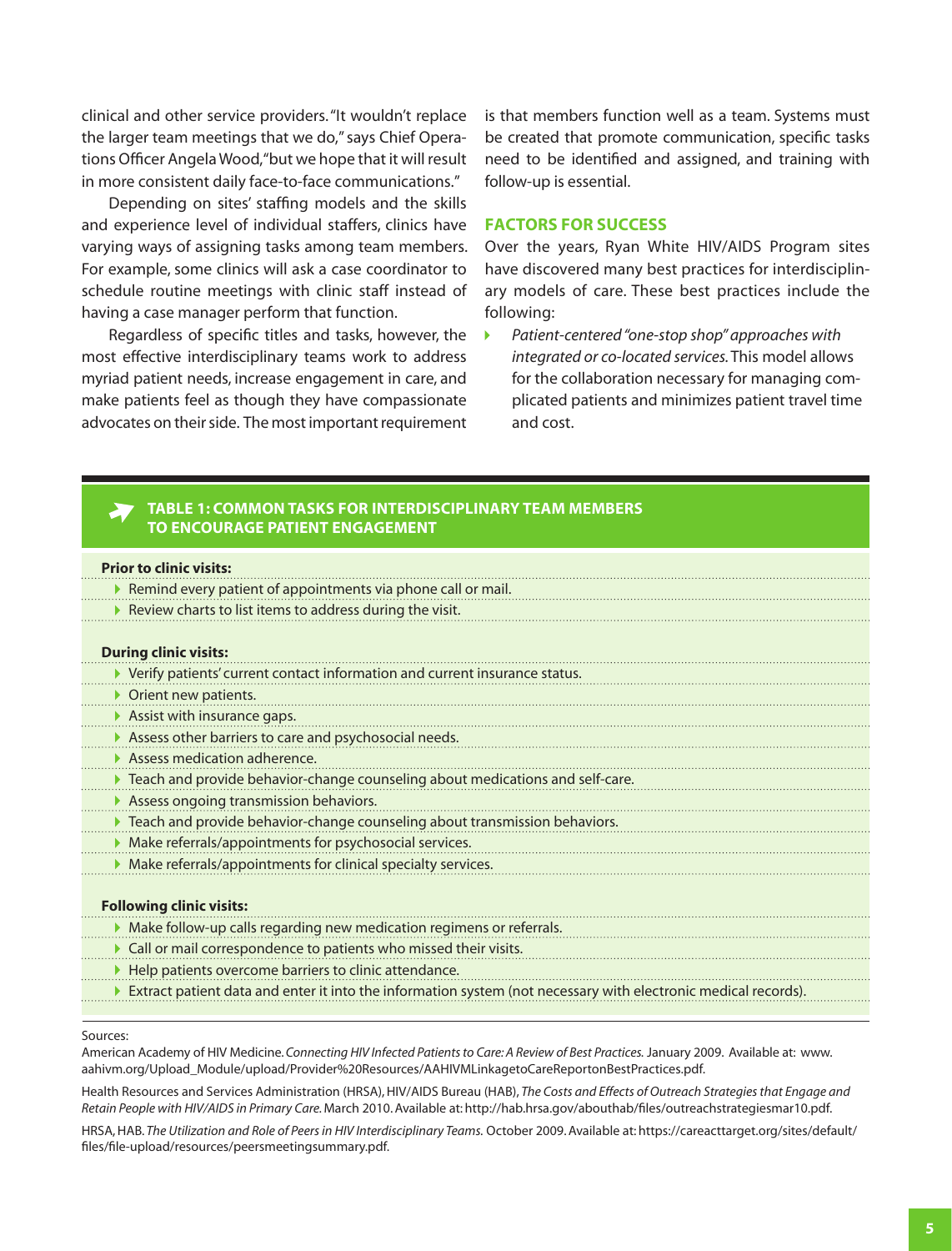- *Diverse teams of clinical and ancillary service provid-* $\blacktriangleright$ *ers.* As described previously, teams may include primary care physicians or infectious disease specialists, nurses, nurse practitioners or physician assistants, case managers, medical assistants, phlebotomists, mental and behavioral health specialists, substance abuse counselors, pharmacists, and community outreach workers. A few sites might have dentists and nutritionists, though funding limitations have decreased the availability of these service providers.
- K *A site culture that promotes a team approach and a safe and stigma-reducing environment for clients.* Cultural competency has been indentified as important, as well as an interdisciplinary model in which staff members feel that their contributions are valued.
- ь *The availability of a comprehensive array of medical, behavioral health, and ancillary services.* Consensus exists that mental health and counseling and treatment for substance use disorders should be colocated. Treatment for HCV co-infection, pharmacy services, dental care, and specialty services (e.g., gynecology, proctology, dermatology, and so on) are also considered important. Ancillary services such as HIV education, peer support, support groups, and individual psychosocial supports are important as well.
- *Effective communication strategies.* Weekly or bi-¥ weekly team meetings to discuss patient issues are common and led by team members or skilled facilitators. Some sites hold daily "huddles" to discuss all of the patients to be seen that day.
- K *A focus on quality.* Most sites report collecting and using quality measures recommended by HRSA. The most common are viral load suppression, retention in care, and among female patients, receipt of Papanicolaou (Pap) smear. Performance measures related to health issues (such as substance abuse and HCV) and patient satisfaction are routinely measured at some sites.

## *Ongoing Communication: The Most Critical Success Factor*

Ongoing communication—for both internal and external interdisciplinary teams—is extremely important for coordination of care and to promote treatment

adherence and retention in care. As Angela Wood says, "When team members are communicating well, it allows you to engage all the resources in the organization to help a patient."

For example, one patient at Wood's clinic was taking a medication that was suddenly recalled. Because of a routine staff meeting, the team was able to spot the problem, identify an appropriate replacement, and engage one of the care coordinators to go to the patient's home to alert the patient and give him the new prescription—all within a few hours.

Many interdisciplinary care teams rely on formal communication, holding weekly or biweekly meetings to discuss quality improvement issues or manage integrated care plans for specific patients. "Our core team meets every other week on Mondays to talk about everything and anything that has to do with our programs," says Dr. Haddad of Community Health Center, Inc. in Connecticut. "We also hold clinical team meetings every 2 weeks where we discuss patients who need a bit more help, so we can coordinate that a bit more intensely."

Some teams hold more frequent meetings to review barriers/challenges related to care for specific patients such as the regular afternoon meetings that Wood's care teams hold. Those meetings may occur during daily "huddles" or through more informal, organic communication. (See sidebar, **[Huddles: What They Are and How](#page-6-0) [They Work](#page-6-0)**.)

When patients are linked to external care, clinic staff typically follow up to facilitate that care and track results. Accompanying PLWHA to those external appointments often is the best way to ensure that the patients remain engaged in care and that effective communication is maintained. Case managers or coordinators frequently perform this role; however, just as often peers are engaged to support patients in this way. (See section on **[Integrating Peers](#page-7-0)**).

Another way that HIV care providers facilitate communication with external care providers is by asking to meet with them face to face whenever the providers are treating their patients. For example, Family and Medical Counseling Service, Inc. received a local government grant to support comprehensive treatment. Part of that funding goes toward enabling staffers from several subcontractors who provide HIV testing to attend monthly and weekly integrated treatment meetings. "This is an important part of the creation of an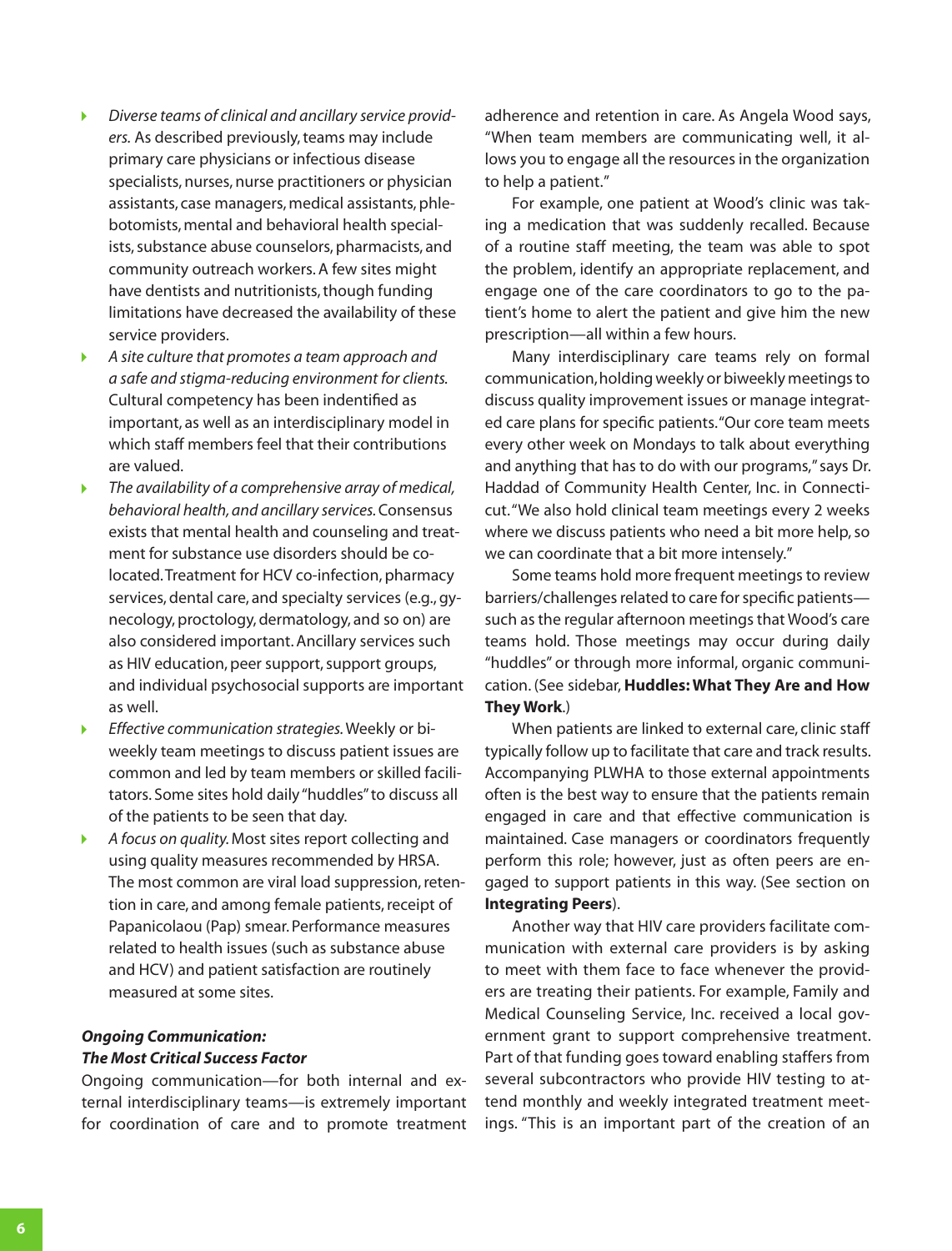<span id="page-6-0"></span>Many interdisciplinary care teams hold daily "huddles," extremely brief meetings to discuss the needs of patients who will be seen that day or the following day. "We have huddles at the beginning of each session to review a report of who is coming in," says Pegi Fina, manager of the Harborview Madison Clinic in Seattle, WA. "So we know if they're a star patient; we know if they're a difficult patient; we know if there's a special care plan that's in place; we know if they need to connect with a social worker. We also have reports run around quality metrics, so the nursing staff is aware on a daily basis if somebody needs lab work or something else addressed on that day's visit."

At the Harborview Madison Clinic, participants in the 5-minute daily huddle include the attending physician—the "doc of the day"—front desk staff, social work, nursing, pharmacy, and management. "It's all about members of the interdisciplinary team coming together to gain a sense of what the day's going to look like and

what the specific needs are of the patients who will be coming in," says Fina.

Washington, D.C.-based Family and Medical Counseling Service, Inc. is currently testing holding twice-daily huddles. "During the morning huddle, we review the list of scheduled patients to look at what their needs are, who may be best in the organization to meet those needs, and where they are in the meeting of their treatment goals," explains Chief Operations Officer Angela Wood. "The afternoon huddle is a time to prepare for patients who are coming in the next day."

A Webinar—"Pre-Clinic Huddles: Supporting Effective Care Teams in the Patient-Centered Medical Home"—is available on the TARGET Center Web site at [https://](https://careacttarget.org/library/pre-clinic-huddles-supporting-effective-care-teams-patient-centered-medical-home-0) [careacttarget.org/library/pre-clinic-huddles-supporting](https://careacttarget.org/library/pre-clinic-huddles-supporting-effective-care-teams-patient-centered-medical-home-0)[effective-care-teams-patient-centered-medical-home-0.](https://careacttarget.org/library/pre-clinic-huddles-supporting-effective-care-teams-patient-centered-medical-home-0) Some of the issues discussed include gaining buy-in, defining roles, addressing scheduling conflicts, and setting an agenda.

extended patient-centered medical home that encompasses more than just one provider," explains Wood.

Electronic health records (EHRs) can serve as a vital supplemental tool to support the work many organizations do to facilitate face-to-face communication between team members. "A provider may not be available in the moment, so a case manager can access information immediately in the electronic medical chart. Of course, they could theoretically walk into the chart room and pull the paper chart, but it goes without saying that when it's right in front of them on their computer, it's just a lot easier and way more likely to happen," says FIGHT's Sarah Smith.

Many data programs have unique features that facilitate communication. As Dr. Haddad explains, "We can send an immediate 'telephone' message directly to a team member through our electronic system that says I need X, Y, or Z done for a particular patient." Data programs also can send automatic messages that alert team members when specific patients are due for key screenings or tests.

The ease of communication that EHRs provide helps reduce the complexity of providing HIV care—for example, reducing the potential for drug-drug interactions—and assist providers in identifying barriers to adherence and recognizing client needs. The emerging ideal is fully integrated EHRs that allow interdisciplinary providers to coordinate care easily, even when they are not co-located.

#### **SPECIAL ROLE OF CASE MANAGERS**

HIV case managers have always played a special role on interdisciplinary teams because they assist patients in accessing a range of services and entitlements that can help them succeed in treatment. Depending on the clinic's staffing model, this may include helping patients apply for insurance; access support groups; access supplemental food, housing, homemaker and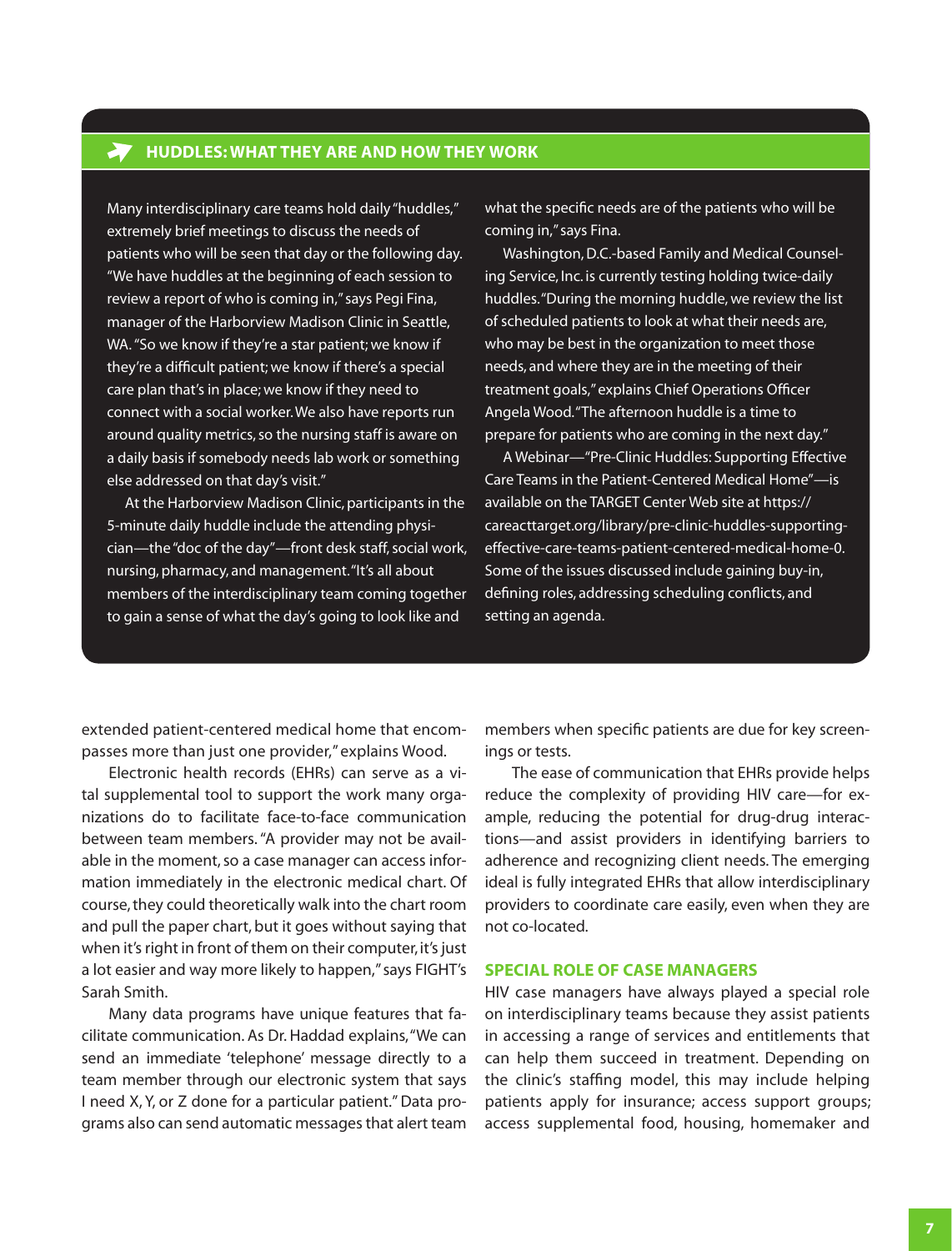<span id="page-7-0"></span>*The premise behind using peers to help engage and retain other PLWHAs in care is based on the idea that peers are uniquely situated to motivate attitudinal and behavioral change.* 

other concrete services; and access mental health and substance abuse services.<sup>27</sup>

Enrollment in case management has been shown to improve engagement in care. According to one study, 78 percent of patients enrolled in case management visited an HIV clinician at least once within 6 months, compared with 60 percent of those not enrolled; 64 percent of those enrolled in case management visited an HIV clinician at least twice within 12 months, compared with 49 percent of those not enrolled.<sup>28</sup> Another study showed that as few as two case management visits could significantly improve linkage to and retention in care for newly diagnosed patients.<sup>28</sup>

Case managers' participation in the provision of HIV care took on even greater importance with the passage of the 2006 Ryan White HIV/AIDS Treatment Modernization Act. That law identified "medical" case management as a core service and allowed other models of case management to be funded under support services.<sup>29</sup> To qualify as medical case management under the law, activities must be tied to "providing, facilitating, and keeping a client retained in primary medical care."30 As such, medical case managers are more clearly identified as part of the clinical care team.

In both medical and nonmedical case management situations, coordination between clinic staff and case workers is important for avoiding duplication of efforts and services; of course, patients will need to provide written consent so that their information may be shared among the team members providing their care.<sup>28</sup>

## **INTEGRATING PEERS INTO INTERDISCIPLINARY TEAMS**

For some HIV care providers, peers are an essential part of a team of experts. The premise behind using peers to help engage and retain other PLWHAs in care is based on the idea that peers are uniquely situated to motivate attitudinal and behavioral change.

Several of HRSA's recent SPNS initiatives have examined the impact of peer support and integration

into the care team. For example, a SPNS intervention launched in 2005 trained more than 850 HIV-positive individuals from 21 States to serve as peers supporting HIV care and treatment. Several best practices emerged and many of the participating providers were successful in establishing ongoing peer programs.<sup>31</sup> An earlier SPNS initiative involved recruiting peers and training them as health coaches to serve the communities in which they lived. Follow-up data on clients showed reductions in structural, financial, and personal barriers to HIV care, as well as increased utilization of case management services.<sup>32</sup> These kinds of peer educator training sites (PETS) programs were undertaken to disseminate replicable models for HIV care providers across the county. See <http://peer.hdwg.org/lessons/>for more information.

One current SPNS initiative that addresses the impact of peers on minority populations found that providing extra support for peers is essential for integrating them into the workforce successfully.<sup>33</sup> The demonstration sites in this ongoing initiative have reported that it is helpful to develop job descriptions for peer workers and identify what their roles are in relation to case management. Supervisors also must carefully consider the impact of full-time employment on the peers' personal well-being and access to benefits.

Even if a provider doesn't hire peers to work as staff members, they can still gain the benefits of peer support for patients through linkages to community ASOs. "We typically provide referrals to MSM, Latino, and women's groups through our case managers or HIV educator," says Dr. Shireesha Dhanireddy, assistant medical director at the Harborview Madison Clinic.

In addition, a few providers have turned to peers to participate in advisory boards with the idea that they can contribute valuable insight into clinic operations. "Our Consumer Advisory Board meets once a month; we present our quality management projects and ask for feedback on where we might make changes or how we might make improvements," says Harborview Madison Clinic Manager Pegi Fina.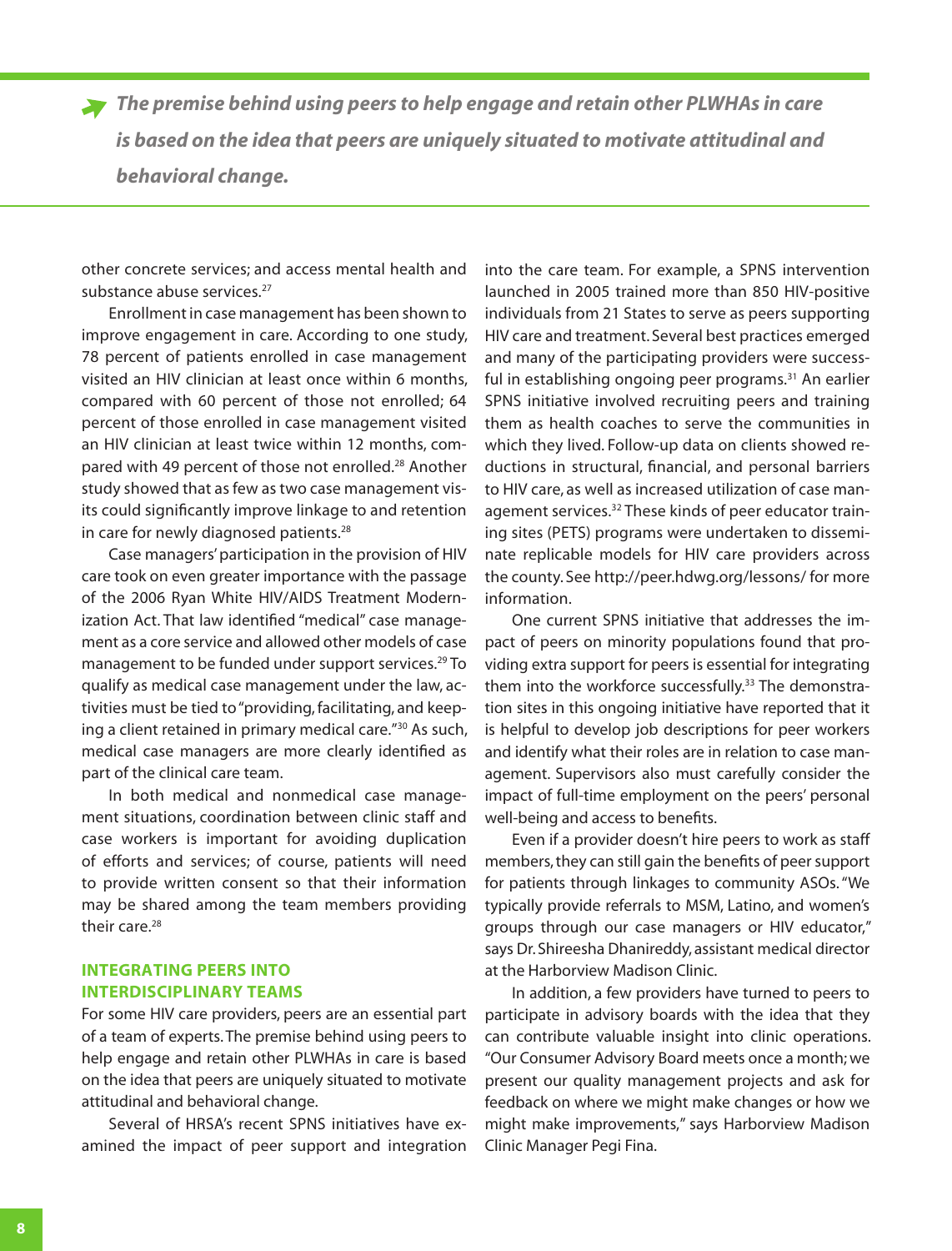## **VIRTUAL INTERDISCIPLINARY TEAMS**

Across the country, some HIV specialists are using virtual technology to provide consultative support and ongoing mentoring for providers who may not have access to a team of interdisciplinary professionals.

The "telehealth" concept is based on an innovative clinical consultation model—Project ECHO, which stands for Extension for Community Healthcare Outcomes—originally developed by Sanjeev Arora in New Mexico. To promote adoption of this approach, the Health Resources and Services Administration (HRSA) HIV/AIDS Bureau (HAB) has provided grant funding through the AIDS Education and Training Centers (AETC) Telehealth Training Center Program (TTCP). The goal of this program is to expand access to telehealth technology for hard-to-reach HIVpositive people residing in historically underserved communities.

The Northwest AETC ECHO program, one of the TTCP grantees, began a telehealth program almost 2 years ago. To participate, providers can submit patient cases for discussion during the weekly real-time, interactive video conferences; alternatively, they can just listen in to gain experience and knowledge related to HIV care. The typical session lasts about an hour and a half and attracts about 30 to 40 participants.

"The idea is to connect community-based rural clinicians with a panel of specialists—and to each other," says Dr. Brian Wood, medical director for the Northwest AETC and an assistant professor at the University of Washington. This network of support is a way to build capacity so that community clinicians can provide better HIV/AIDS care.

The core team of interdisciplinary experts includes three infectious disease physicians, as well as a psychiatrist, nurse, pharmacist, and social worker. "But if there is a particularly complex case, we can pull in additional specialists," explains Dr. Wood.

One notable case involved an HIV-positive woman who was struggling with medication adherence—as well as with other complications such as latent tuberculosis and syphilis—early in a pregnancy. Her rural provider presented the case to the ECHO panel about 7 or 8 times over the course of the pregnancy. By the time the baby was born, the mother's viral load was at its lowest level ever and the baby was born HIV free. Another interesting case involved a provider who was struggling to help an undocumented immigrant obtain HIV medications. Through ECHO, participants were able to share local resources and several organizations even offered to specifically help that patient.

For more information about TTCP and to obtain a list of all grantees, go to the AETC National Resource Center Web site at [www.aids-ed.org.](http://www.aids-ed.org) For more information about Northwest AETC ECHO, go to [http://depts.](http://depts.washington.edu/nwaetc/echo/index.html) [washington.edu/nwaetc/echo/index.html.](http://depts.washington.edu/nwaetc/echo/index.html)

Another AETC virtual team resource is the National HIV/AIDS Clinicians' Consultation Center (NCCC), operated by the University of California, San Francisco, Department of Family and Community Medicine at San Francisco General Hospital. Providers can call 1 of 3 phone lines to receive expert clinical advice on caring for HIV patients (800-933-3413), workers who have been exposed to HIV and the hepatitis virus (888-448-4911), and HIV-infected pregnant women (888-448-8765). See [www.nccc.ucsf.edu](http://www.nccc.ucsf.edu) for more information.

## **IT TAKES COMMITMENT TO REAP THE REWARDS**

While the benefits of implementing interdisciplinary care are clear for both patients and providers, challenges and barriers will occur. "It's always a struggle to get people to 'play well together in the sandbox,'" acknowledges Angela Wood of Family and Medical Counseling Service,

Inc. "Just the fact that [some team members] are on a different floor is a structural barrier that can compromise communication."

The effort, however, is well worth it. "If you start small with some level of an integrated approach, it will continue to evolve," Wood advises. "Just keep at it, and eventually you'll look up and say, 'Wow. It's working.'"